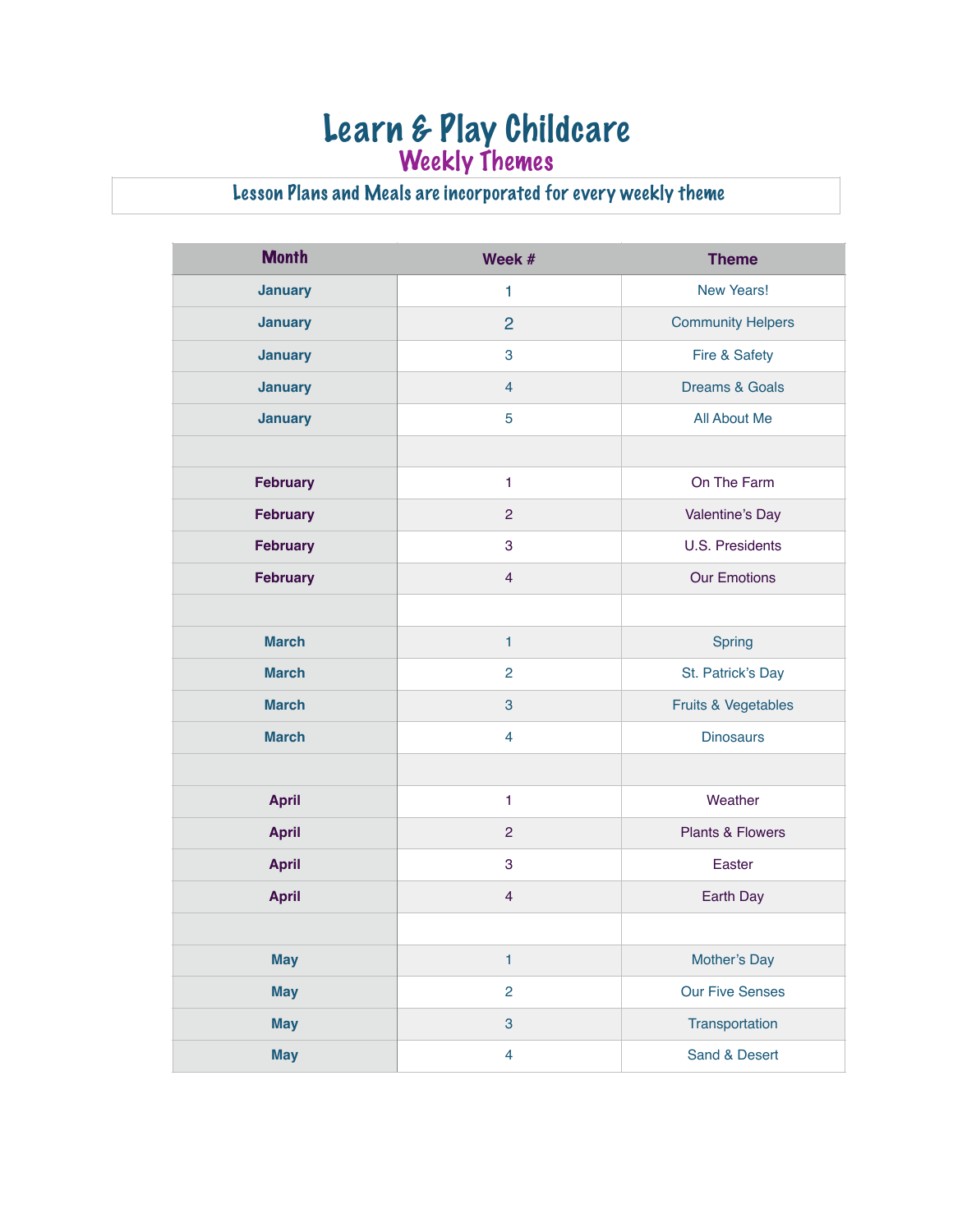| June             | $\mathbf{1}$              | Summer                             |
|------------------|---------------------------|------------------------------------|
| June             | $\overline{2}$            | Father's Day                       |
| June             | 3                         | Fun At The Beach                   |
| June             | $\overline{4}$            | Communication                      |
|                  |                           |                                    |
| July             | $\mathbf{1}$              | Independence Day                   |
| July             | $\overline{2}$            | Chicka Chicka Boom Boom            |
| July             | 3                         | Jungle                             |
| July             | $\overline{4}$            | Rainforest                         |
| July             | 5                         | <b>Birds</b>                       |
|                  |                           |                                    |
| <b>August</b>    | $\mathbf{1}$              | <b>Bugs &amp; Insects</b>          |
| <b>August</b>    | $\overline{2}$            | Reptiles & Amphibians              |
| <b>August</b>    | 3                         | <b>Under The Sea</b>               |
| <b>August</b>    | $\overline{\mathbf{4}}$   | Safari                             |
|                  |                           |                                    |
| <b>September</b> | $\mathbf{1}$              | Castles, Kings, & Queens           |
| <b>September</b> | $\overline{2}$            | <b>Solar System</b>                |
| <b>September</b> | 3                         | <b>Building &amp; Construction</b> |
| <b>September</b> | $\overline{4}$            | <b>Nature</b>                      |
|                  |                           |                                    |
| <b>October</b>   | $\mathbf{1}$              | <b>Manners</b>                     |
| <b>October</b>   | $\overline{c}$            | <b>Nocturnal Animals</b>           |
| <b>October</b>   | $\ensuremath{\mathsf{3}}$ | Digestive System                   |
| <b>October</b>   | $\overline{\mathbf{4}}$   | <b>Skeletal System</b>             |
| <b>October</b>   | 5                         | Halloween                          |
|                  |                           |                                    |
| <b>November</b>  | $\mathbf{1}$              | Fall                               |
| <b>November</b>  | $\overline{2}$            | <b>Mammals</b>                     |
| <b>November</b>  | $\mathbf{3}$              | Friends & Family                   |
| <b>November</b>  | $\overline{4}$            | Thanksgiving                       |
|                  |                           |                                    |
| <b>December</b>  | $\mathbf{1}$              | Santa's Workshop                   |